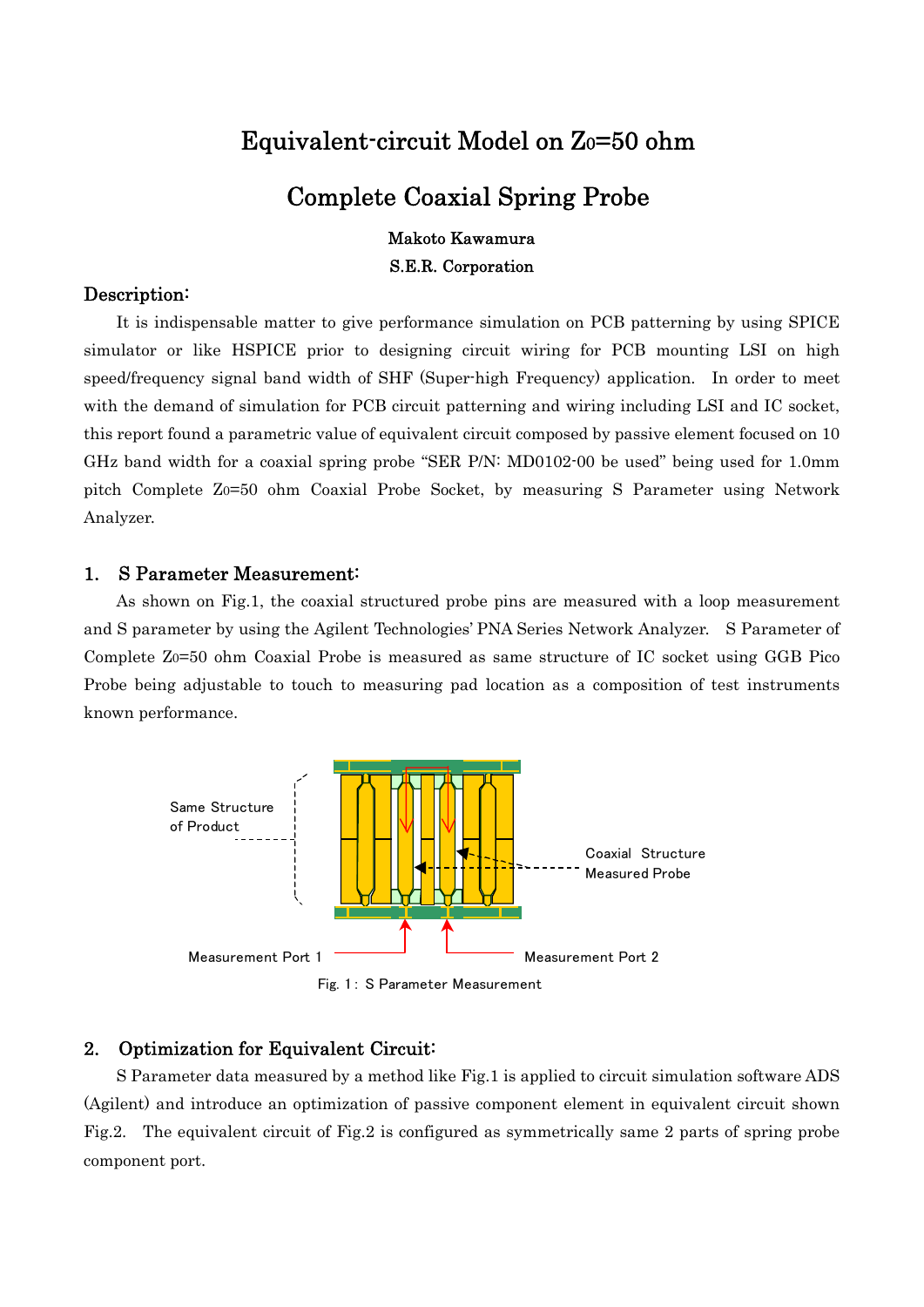

Fig. 2: Equivalent Circuit Model

## 2-1. Result on Optimization.

Table 1 is the circuit elements value optimized by ADS using actual measurement data and equivalent circuit above. Also Fitting results are shown on Fig. 3 as below

| $C1 (=C4)$ | $C2 (= C5)$ | $C3 (= C6)$ | $R1(=\R5)$ | $R2(=R4)$ $R3(=R6)$ | $\vert$ L <sub>1</sub> (=L <sub>4</sub> )                                                             | $L2(=\underline{L5})$ | $L3(=L6)$ |
|------------|-------------|-------------|------------|---------------------|-------------------------------------------------------------------------------------------------------|-----------------------|-----------|
|            |             |             |            |                     | $0.364pF   0.001pF   0.364pF   0.005\Omega   0.001\Omega   0.005\Omega   0.317nH   0.598nH   0.317nH$ |                       |           |



Table 1: Equivalent Circuit Element

Fig. 3: Result of Optimization with Simulation Software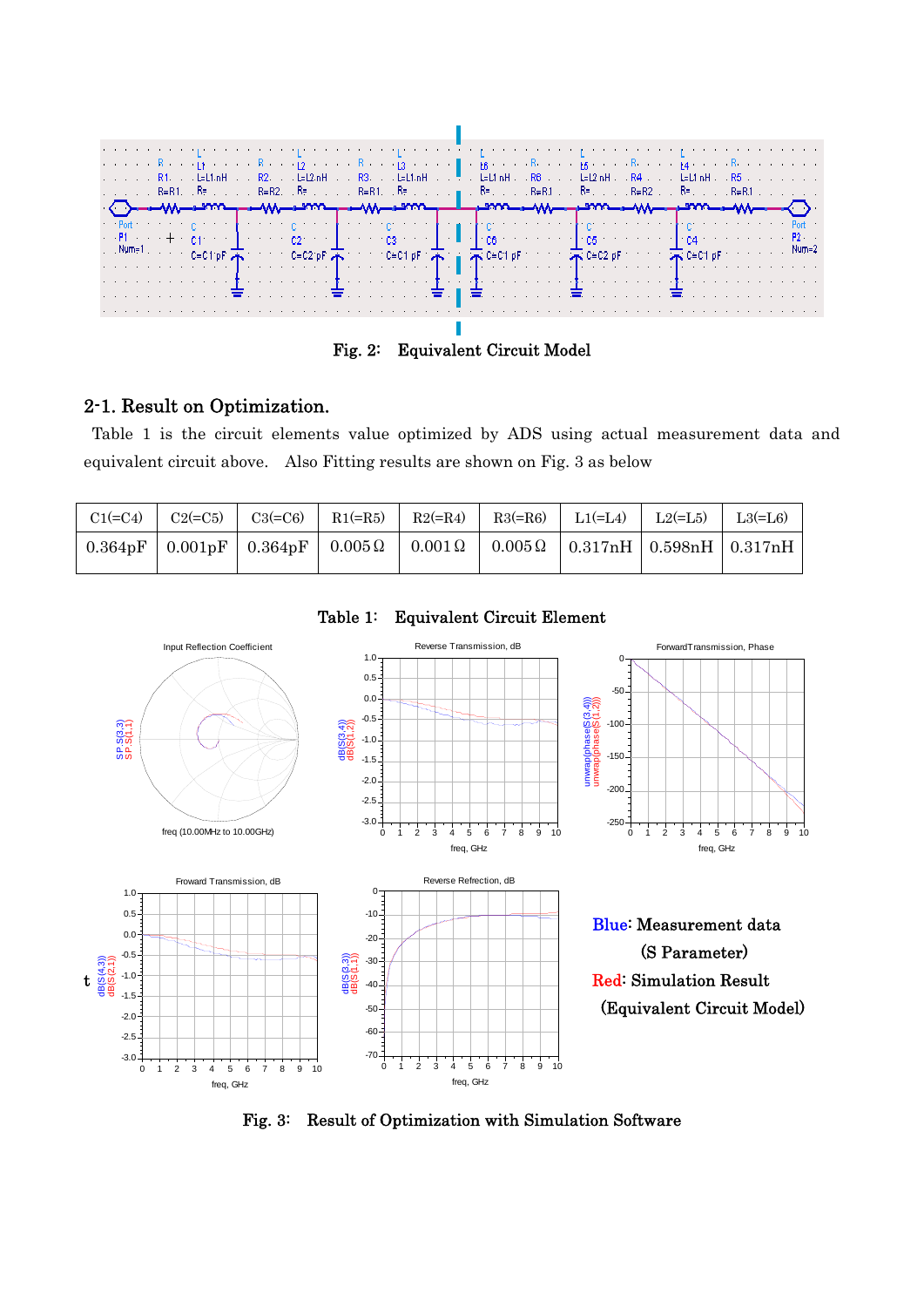|  |                                              |                                        |  |  | <b>Equivalent Circuit Model</b>                                         |
|--|----------------------------------------------|----------------------------------------|--|--|-------------------------------------------------------------------------|
|  | Term<br>Term1<br>$Num = 1$<br>$Z=50$ Ohm     | Model sub MD102 LM 4<br>X1             |  |  | Term<br>Term2<br>Num=2<br>Z=50 Ohm                                      |
|  | erm<br>Term3<br>Num= $3 \cdot$<br>$Z=50$ Ohm | R.A<br>SNP1<br>File="MD0102 00 LM.s2p" |  |  | <b>Actual Result S Parameter</b><br>Term<br>Term4<br>Num=4<br>.Z=50 Ohm |

### Simulation Circuit

## 2-2. Simulation on time domain:

Time domain simulations results (TDR/TDT) based on the parameter optimized by ADS are shown on below. Rise time of input pulse was taken 75pico seconds being equivalent to 10GHz.